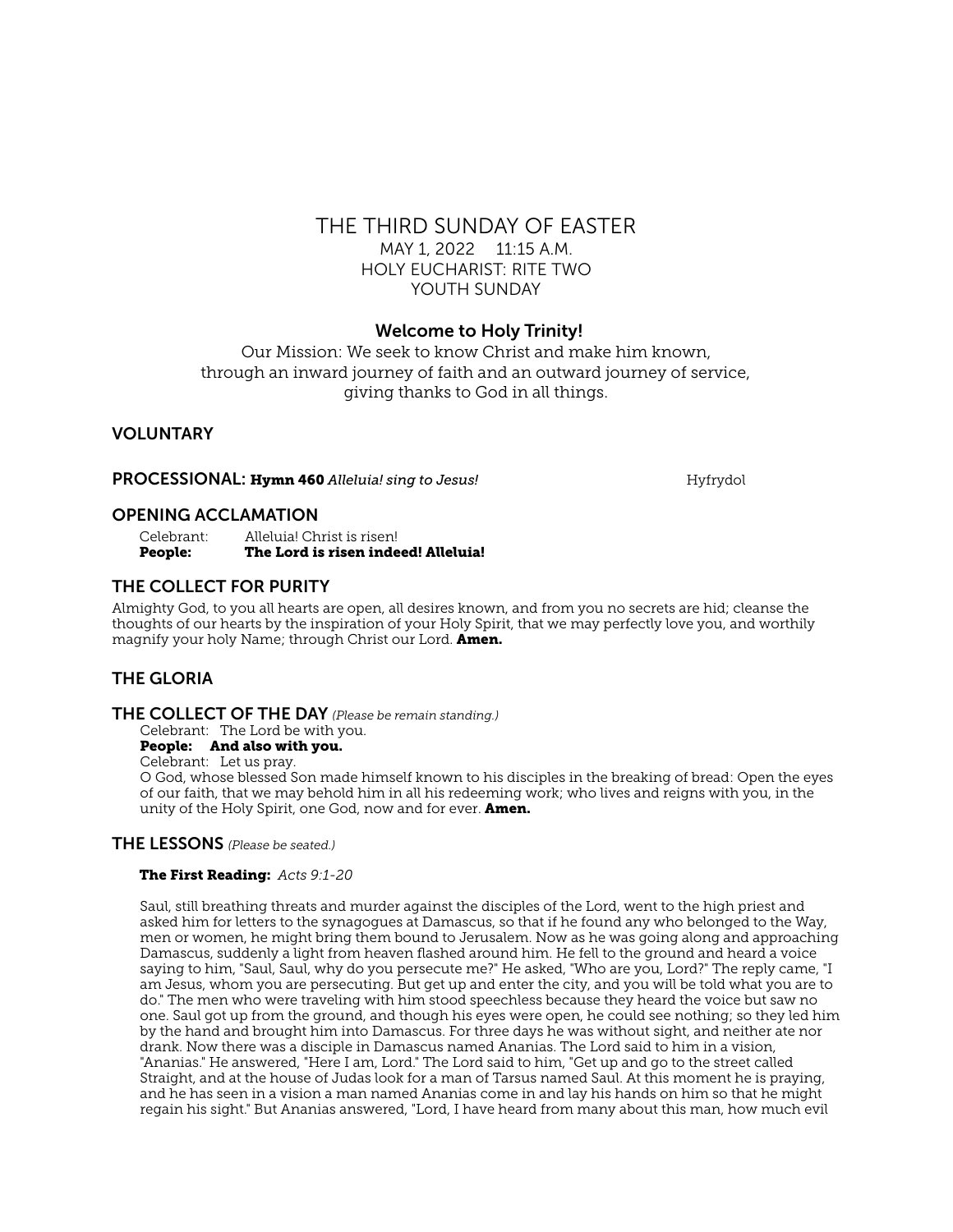he has done to your saints in Jerusalem; and here he has authority from the chief priests to bind all who invoke your name." But the Lord said to him, "Go, for he is an instrument whom I have chosen to bring my name before Gentiles and kings and before the people of Israel; I myself will show him how much he must suffer for the sake of my name." So Ananias went and entered the house. He laid his hands on Saul and said, "Brother Saul, the Lord Jesus, who appeared to you on your way here, has sent me so that you may regain your sight and be filled with the Holy Spirit." And immediately something like scales fell from his eyes, and his sight was restored. Then he got up and was baptized, and after taking some food, he regained his strength. For several days he was with the disciples in Damascus, and immediately he began to proclaim Jesus in the synagogues, saying, "He is the Son of God."

Reader: The Word of the Lord. People: Thanks be to God.

Psalm 30 *(The people remain seated for the Psalm.)* Haas

*To you, O Lord, I cried out for help, and you, my God have healed me. You have raised my soul from the dead, restored my life from those who fall.* (Refrain) *All who love the Lord, sing praise! Give thanks to God's holy name! For God's anger lasts for a moment; a lifetime, God's faithful love; At the nightfall, weeping and tears, but with the dawn, the joy of our God.* (Refrain) *Hear, O Lord, have mercy on me. O God, come be my help! You have turned my tears into dancing, O God, I ill thank you forever!* (Refrain)

## The Second Reading: *Revelation 5:11-14*

I looked, and I heard the voice of many angels surrounding the throne and the living creatures and the elders; they numbered myriads of myriads and thousands of thousands, singing with full voice, "Worthy is the Lamb that was slaughtered to receive power and wealth and wisdom and might and honor and glory and blessing!" Then I heard every creature in heaven and on earth and under the earth and in the sea, and all that is in them, singing, "To the one seated on the throne and to the Lamb be blessing and honor and glory and might forever and ever!" And the four living creatures said, "Amen!" And the elders fell down and worshiped.

Reader: The Word of the Lord. People: Thanks be to God.

#### **GRADUAL: Hymn 204** *Now the green blade riseth* Notal Motor and Moël nouvelet

The Gospel: *John 21:1-19 (Please stand.)*

Priest: The Holy Gospel of our Lord Jesus Christ according to John. People: Glory to you Lord Christ.

Jesus showed himself again to the disciples by the Sea of Tiberias; and he showed himself in this way. Gathered there together were Simon Peter, Thomas called the Twin, Nathanael of Cana in Galilee, the sons of Zebedee, and two others of his disciples. Simon Peter said to them, "I am going fishing." They said to him, "We will go with you." They went out and got into the boat, but that night they caught nothing. Just after daybreak, Jesus stood on the beach; but the disciples did not know that it was Jesus. Jesus said to them, "Children, you have no fish, have you?" They answered him, "No." He said to them, "Cast the net to the right side of the boat, and you will find some." So they cast it, and now they were not able to haul it in because there were so many fish. That disciple whom Jesus loved said to Peter, "It is the Lord!" When Simon Peter heard that it was the Lord, he put on some clothes, for he was naked, and jumped into the sea. But the other disciples came in the boat, dragging the net full of fish, for they were not far from the land, only about a hundred yards off. When they had gone ashore, they saw a charcoal fire there, with fish on it, and bread. Jesus said to them, "Bring some of the fish that you have just caught." So Simon Peter went aboard and hauled the net ashore, full of large fish, a hundred fifty-three of them; and though there were so many, the net was not torn. Jesus said to them, "Come and have breakfast." Now none of the disciples dared to ask him, "Who are you?" because they knew it was the Lord. Jesus came and took the bread and gave it to them, and did the same with the fish. This was now the third time that Jesus appeared to the disciples after he was raised from the dead. When they had finished breakfast, Jesus said to Simon Peter, "Simon son of John, do you love me more than these?" He said to him, "Yes, Lord; you know that I love you." Jesus said to him, "Feed my lambs." A second time he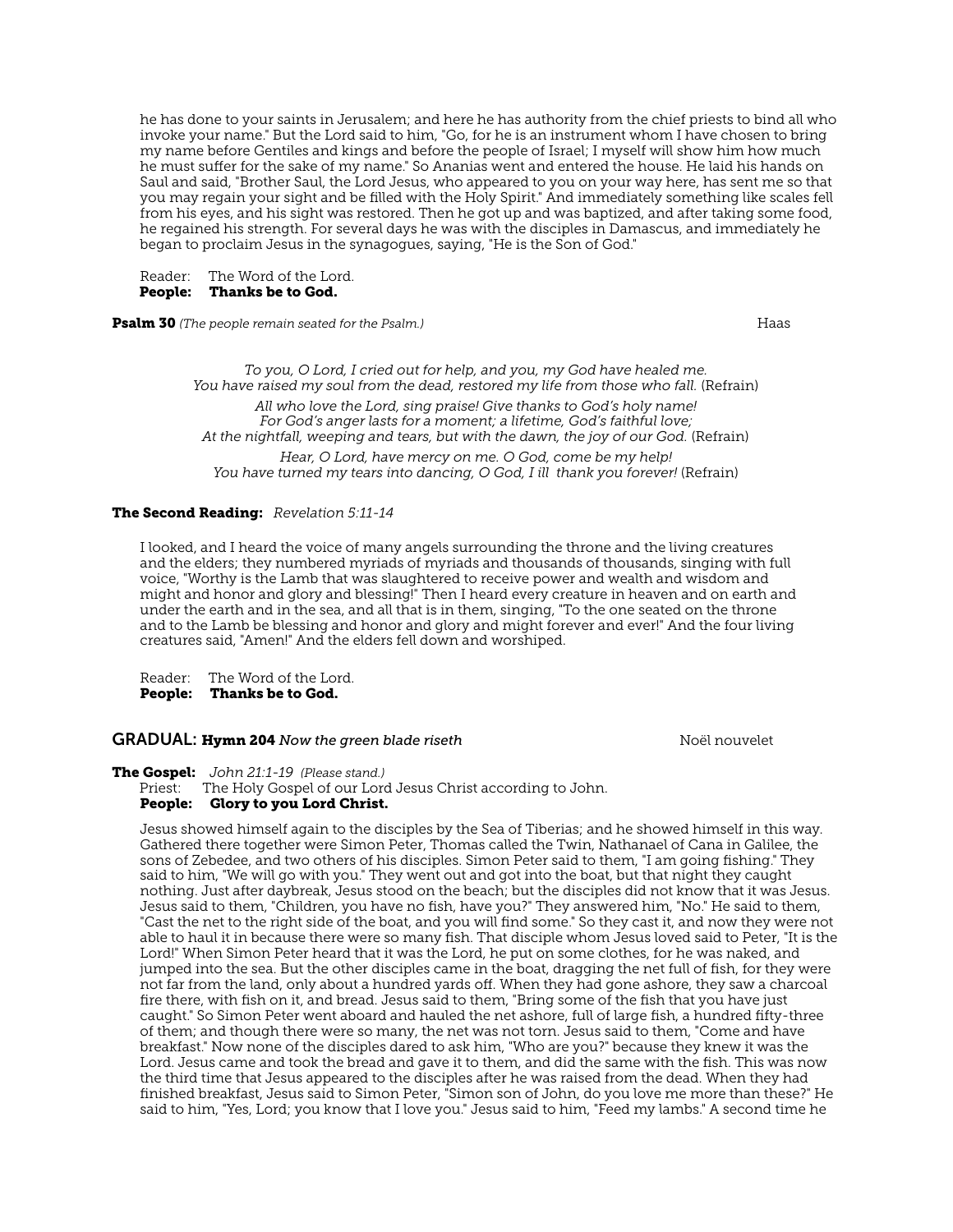said to him, "Simon son of John, do you love me?" He said to him, "Yes, Lord; you know that I love you." Jesus said to him, "Tend my sheep." He said to him the third time, "Simon son of John, do you love me?" Peter felt hurt because he said to him the third time, "Do you love me?" And he said to him, "Lord, you know everything; you know that I love you." Jesus said to him, "Feed my sheep. Very truly, I tell you, when you were younger, you used to fasten your own belt and to go wherever you wished. But when you grow old, you will stretch out your hands, and someone else will fasten a belt around you and take you where you do not wish to go." (He said this to indicate the kind of death by which he would glorify God.) After this he said to him, "Follow me."

Priest: The Gospel of the Lord. People: Praise to you Lord Christ.

**THE HOMILY EXECUTE:** Read by: Alastair Thomas and Molly Holshouser (Written by the graduating seniors (12th graders) of EYC)

(*A brief period of silence follows the sermon.)*

# THE NICENE CREED BODY BOOK AND THE MICENE CREED

BCP p. 358

We believe in one God, the Father, the Almighty, maker of heaven and earth, of all that is, seen and unseen. We believe in one Lord, Jesus Christ, the only Son of God, eternally begotten of the Father, God from God, Light from Light, true God from true God, begotten, not made, of one Being with the Father. Through him all things were made.

For us and for our salvation he came down from heaven: by the power of the Holy Spirit he became incarnate from the Virgin Mary, and was made man. For our sake he was crucified under Pontius Pilate; he suffered death and was buried. On the third day he rose again in accordance with the Scriptures; he ascended into heaven and is seated at the right hand of the Father. He will come again in glory to judge the living and the dead, and his kingdom will have no end. We believe in the Holy Spirit, the Lord, the giver of life, who proceeds from the Father and the Son. With the Father and the Son he is worshiped and glorified. He has spoken through the Prophets.

We believe in one holy catholic and apostolic Church. We acknowledge one baptism for the forgiveness of sins. We look for the resurrection of the dead, and the life of the world to come. Amen.

# THE PRAYERS OF THE PEOPLE, FORM IV BEEL AND REPAIR FOR A BOD  $BCP$  p. 388

*The leader and the people pray responsively:*

Let us pray for the church and for the world. Grant, Almighty God, that all who confess your Name may be united in your truth, live together in your love, and reveal your glory in the world. Lord, in your mercy,

## Hear our prayer.

Guide the people of this land, and of all the nations, in the ways of justice and peace; that we may honor one another and serve the common good. Lord, in your mercy,

## Hear our prayer.

Give us all a reverence for the earth as your own creation, that we may use its resources rightly in the service of others and to your honor and glory. Lord, in your mercy,

## Hear our prayer.

Bless all whose lives are closely linked with ours, and grant that we may serve Christ in them, and love one another as he loves us. We pray for those newly born, and for all those celebrating birthdays this week, including those listed in our bulletin, that as they grow in years they may also grow in grace. Lord, in your mercy,

## Hear our prayer.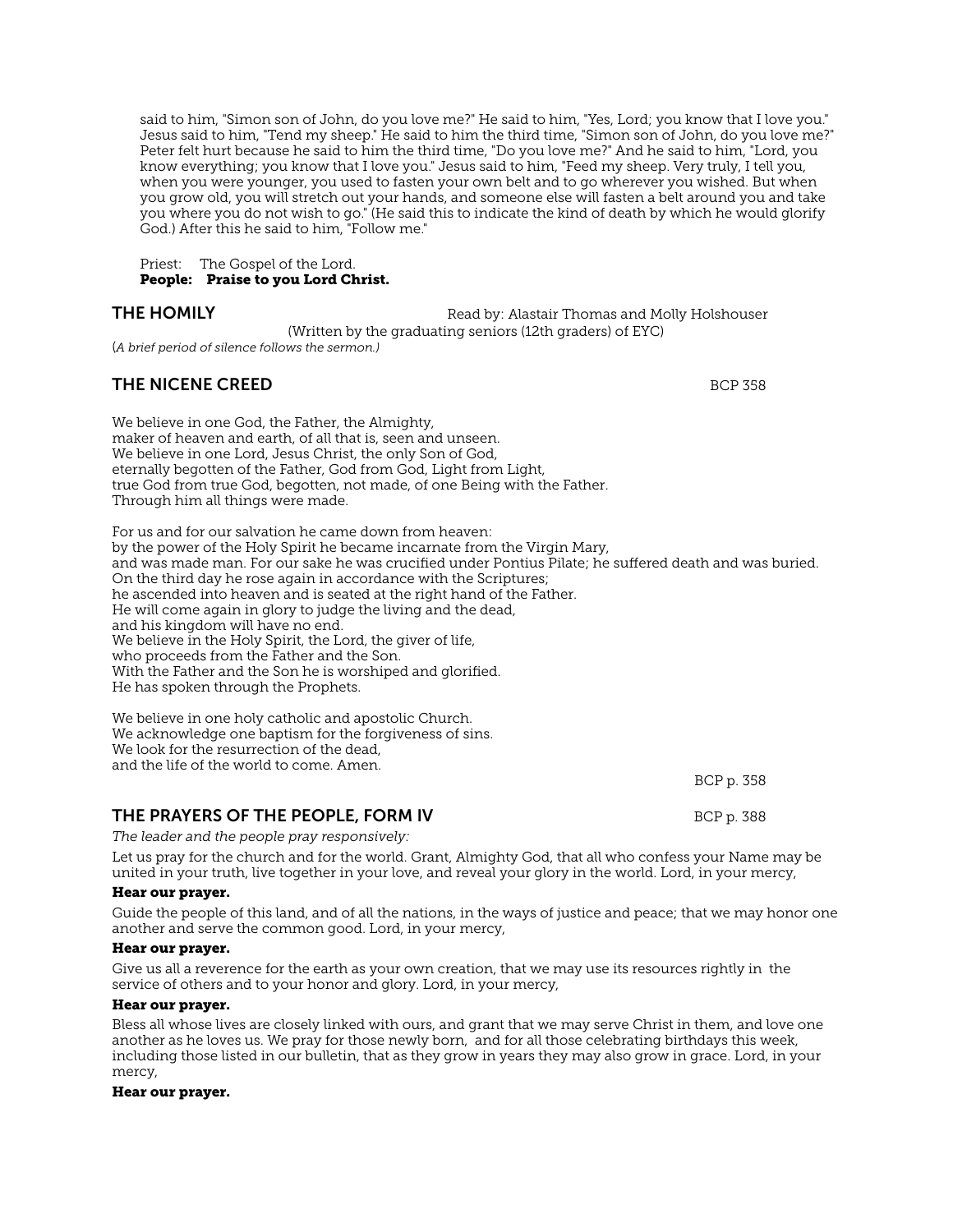Bruce, Betsy, Sharon, Meghan, Donna, Farifteh, Emilie, Fran, Frank, Jeremy, Linda, Virginia, June, Martha, Betsy, Harrison, Scarlett, Steve, Matt, Bunny, Barbara, Muriel, Liz and Alex, Emily, Elliott, Lisa, Louis, Tom, Ruby, Linda, Bradley, Ann, Alicia, Janet, Mae and Jim, Steve, Ruth, Mary Curtis, John, Samuel, Pat, Virginia, Edward and the Wyatt family, the Young family and Jenny, Ginia and those whose names are offered at this time silently or aloud*. (The intercessor will pause for the congregation to offer personal prayers.)* that they may know the healing power of your love. Lord, in your mercy,

We commend to your mercy all who have died, and for all those we love but see no longer, that your will for them may be fulfilled; and we pray that we may share with all your saints in your eternal kingdom. Lord, in your mercy,

Comfort and heal all those who suffer in body, mind, or spirit; give them courage and hope in their troubles, and bring them the joy of your salvation. We pray especially for those on our parish prayer list including Ted,

# Hear our prayer.

Hear our prayer.

# *The Celebrant concludes:*

Almighty and eternal God, ruler of all things in heaven and earth: Mercifully accept the prayers of your people, and strengthen us to do your will; through Jesus Christ our Lord. Amen.

# **THE CONFESSION BUDGET AND REPUBLICAN BCP p.360**

*The Officiant says:* Let us confess our sins against God and our neighbor.

*Silence is kept.*

# *Minister and People*

Most merciful God, we confess that we have sinned against you in thought, word, and deed, by what we have done, and by what we have left undone. We have not loved you with our whole heart; we have not loved our neighbors as ourselves. We are truly sorry and we humbly repent. For the sake of your Son Jesus Christ, have mercy on us and forgive us; that we may delight in your will and walk in your ways, to the glory of your Name. Amen.

## *The Officiant says*

Almighty God have mercy on you, forgive you all your sins through our Lord Jesus Christ, strengthen you in all goodness, and by the power of the Holy Spirit keep you in eternal life. **Amen**.

# THE PEACE

Celebrant: The Peace of the Lord be always with you.<br>**People: And also with you.** 

And also with you.

*(The ministers and people greet one another in the name of the Lord.)*

# **GREETINGS**

# **OFFERTORY:** *If Ye Love Me* **Wilby OFFERTORY:** *If Ye Love Me*

*Walk in love….if you'd like to make your offering online, please use this QR code:*



THE HOLY EUCHARIST Prayer B BCP p.367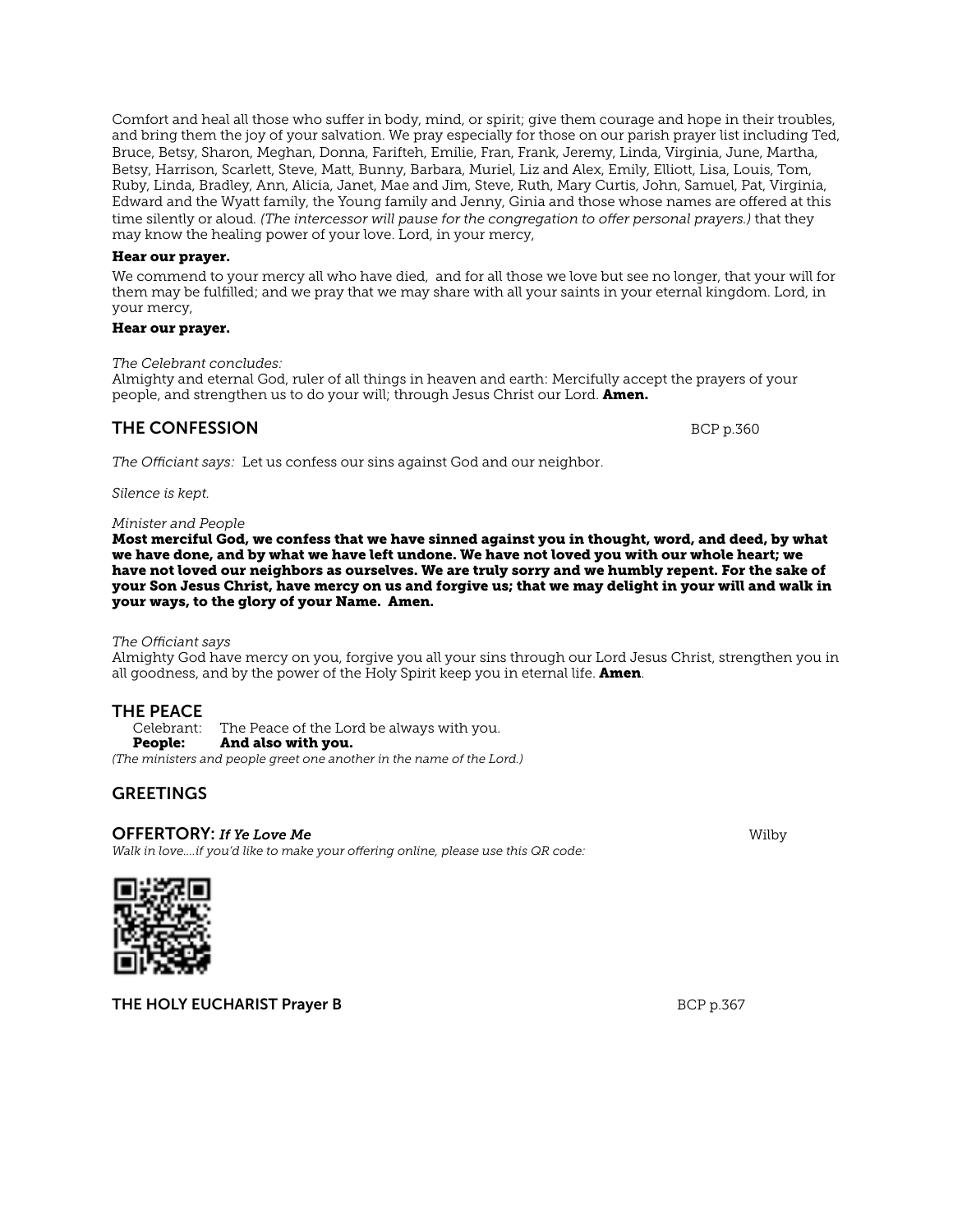

#### *Here a Proper Preface is sung or said as appointed.*

Therefore we praise you, joining our voices with Angels and Archangels and with all the company of heaven, who for ever sing this hymn to proclaim the glory of your Name:

*Celebrant and People*

## **SANCTUS**

*The people kneel or stand.*

*Then the Celebrant continues*

We give thanks to you, O God, for the goodness and love which you have made known to us in creation; in the calling of Israel to be your people; in your Word spoken through the prophets; and above all in the Word made flesh, Jesus, your Son. For in these last days you sent him to be incarnate from the Virgin Mary, to be the Savior and Redeemer of the world. In him, you have delivered us from evil, and made us worthy to stand before you. In him, you have brought us out of error into truth, out of sin into righteousness, out of death into life.

On the night before he died for us, our Lord Jesus Christ took bread; and when he had given thanks to you, he broke it, and gave it to his disciples, and said, "Take, eat: This is my Body, which is given for you. Do this for the remembrance of me."

After supper he took the cup of wine; and when he had given thanks, he gave it to them, and said, "Drink this, all of you: This is my Blood of the new Covenant, which is shed for you and for many for the forgiveness of sins. Whenever you drink it, do this for the remembrance of me."

Therefore, according to his command, O Father,

*Celebrant and People*

#### We remember his death, We proclaim his resurrection, We await his coming in glory;

*The Celebrant continues*

And we offer our sacrifice of praise and thanksgiving to you, O Lord of all; presenting to you, from your creation, this bread and this wine.

We pray you, gracious God, to send your Holy Spirit upon these gifts that they may be the Sacrament of the Body of Christ and his Blood of the new Covenant. Unite us to your Son in his sacrifice, that we may be acceptable through him, being sanctified by the Holy Spirit. In the fullness of time, put all things in subjection under your Christ, and bring us to that heavenly country where, with all your saints, we may enter the everlasting heritage of your sons and daughters; through Jesus Christ our Lord, the firstborn of all creation, the head of the Church, and the author of our salvation.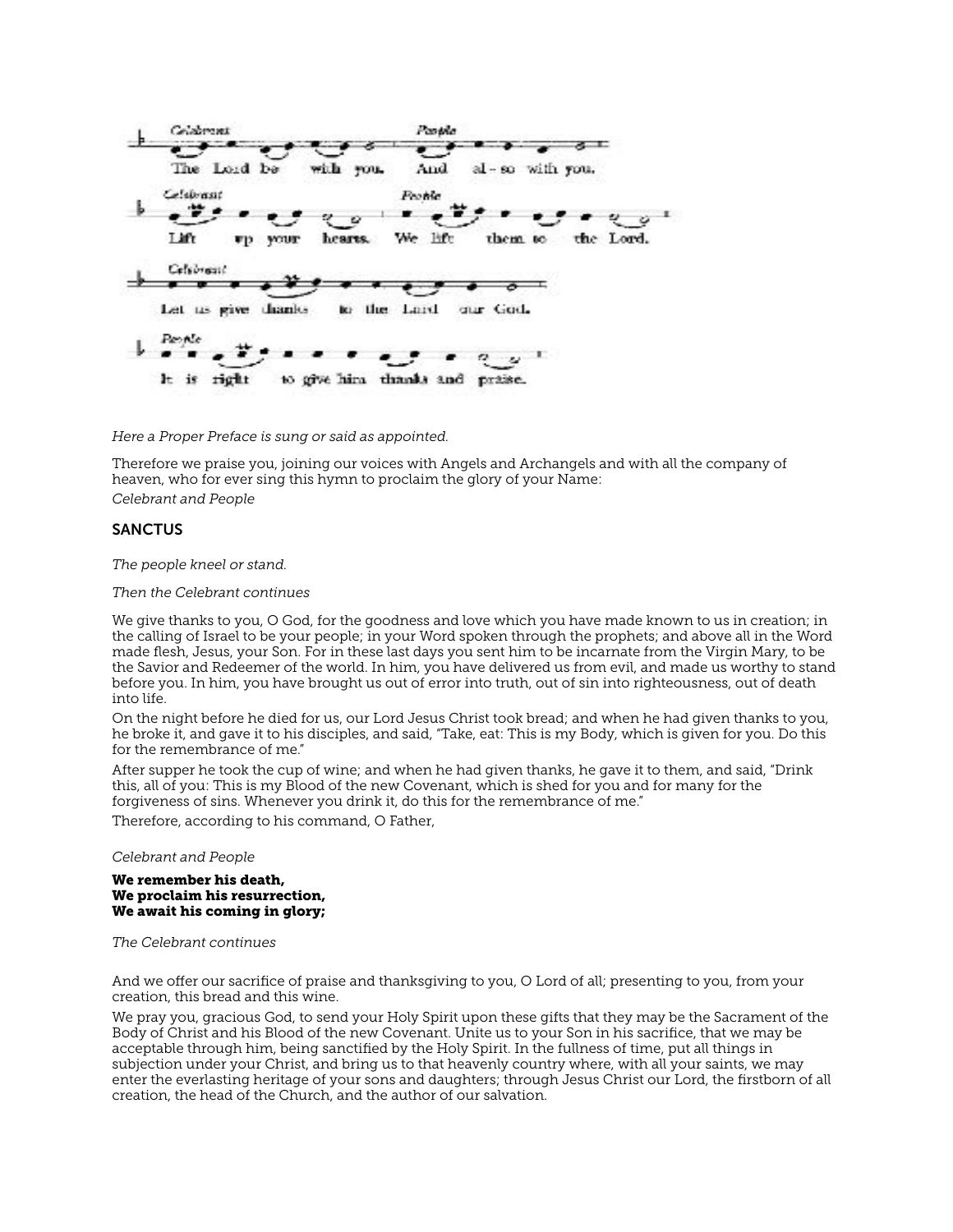By him, and with him, and in him, in the unity of the Holy Spirit all honor and glory is yours, Almighty Father, now and for ever. **Amen.** 

And now, as our Savior Christ has taught us, we are bold to say,

## THE LORD'S PRAYER

Our Father, who art in heaven, hallowed be thy Name, thy kingdom come, thy will be done, on earth as it is in heaven. Give us this day our daily bread. And forgive us our trespasses, as we forgive those who trespass against us. And lead us not into temptation, but deliver us from evil. For thine is the kingdom, and the power, and the glory, for ever and ever. Amen.

### THE FRACTION ANTHEM SALES IN THE SERVICE OF SALES AND STRIKE STRIKE STRIKE STRIKE STRIKE STRIKE STRIKE STRIKE STRIKE STRIKE STRIKE STRIKE STRIKE STRIKE STRIKE STRIKE STRIKE STRIKE STRIKE STRIKE STRIKE STRIKE STRIKE STRIKE

*Celebrant* The gifts of god, for the people of God.

# COMMUNION MUSIC

| Alleluia No. 6<br><b>Come and Fill Our Hearts</b> |                                           | Berthier<br>Taizé |
|---------------------------------------------------|-------------------------------------------|-------------------|
| <b>Be Not Afraid</b>                              |                                           | Taizè             |
|                                                   | (Reprinted under OneLicense.net#A-718281) |                   |

| <b>POST COMMUNION PRAYER (In unison.)</b> | BCP p. 365 |
|-------------------------------------------|------------|
|-------------------------------------------|------------|

Let us pray

#### *Celebrant and People*

Eternal God, heavenly Father, you have graciously accepted us as living members of your Son our Savior Jesus Christ, and you have fed us with spiritual food in the Sacrament of his Body and Blood. Send us now into the world in peace, and grant us strength and courage to love and serve you with gladness and singleness of heart; through Christ our Lord. Amen.

# THE BLESSING

## DISMISSAL

Priest: Let us go forth into the world, rejoicing in the power of the Spirit. Alleluia, alleluia! People: Thanks be to God. Alleluia, alleluia!

CLOSING: Hymn 492 Sing, ye faithful, sing with gladness Finnian

## **VOLUNTARY**

## SERVING TODAY

Lector: Janet Rainey<br>Intercessor: Philip Link Intercessor: Chalicist: Gerald Donnelly Ushers: Sam Hieb, Kellie Melinda, Peter Smelzer Altar Guild: Hattie Aderholdt, Missy Akin, Jackie Bell, Bonnie Black, Liz Blackwell,